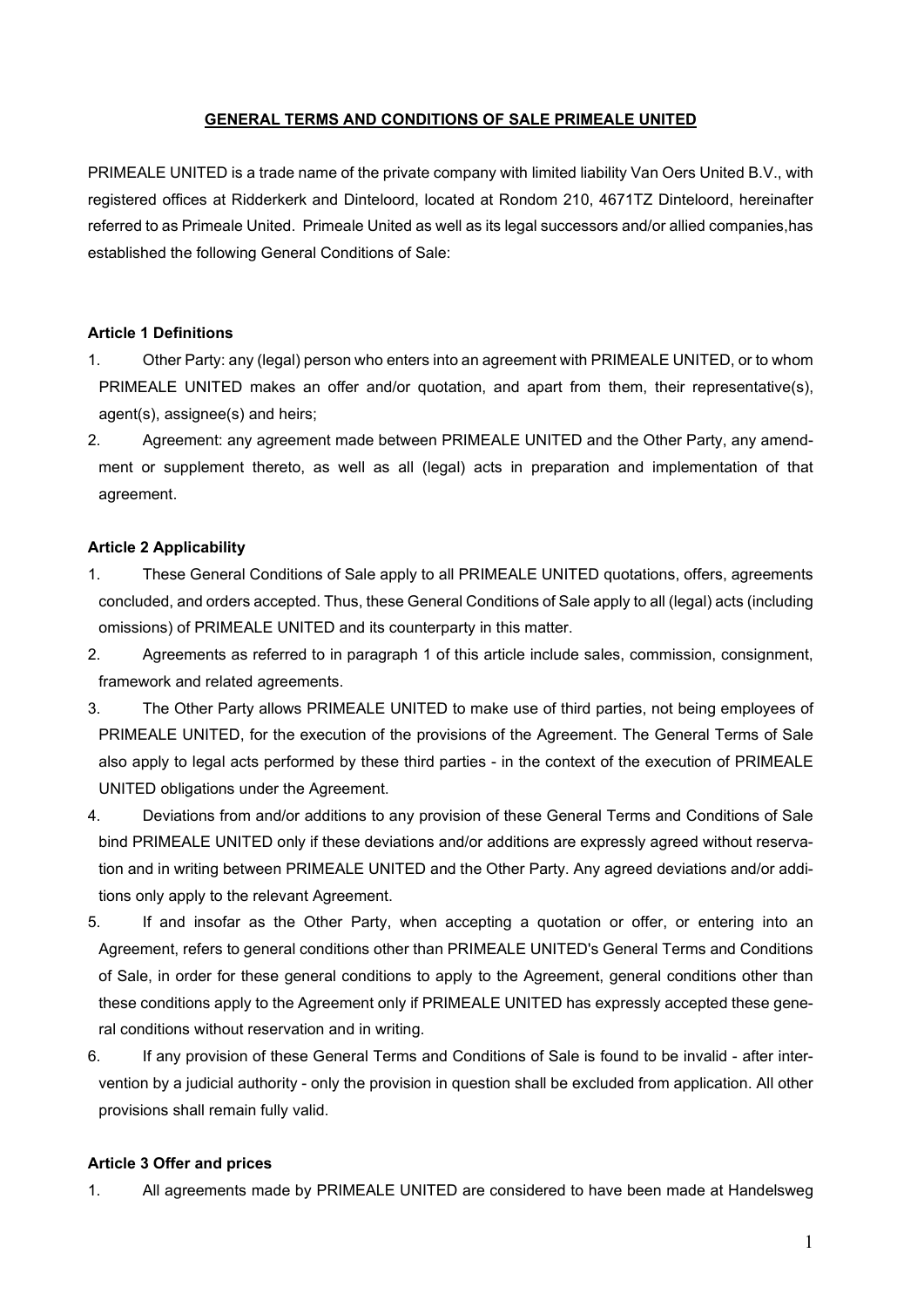170, 2988 DC Ridderkerk, both in terms of execution and payment of the agreement.

- 2. All amounts mentioned in quotations, offers, Agreements and assignments shall be quoted in euros, unless the parties have agreed otherwise in writing. Furthermore, all amounts mentioned are exclusive of transport costs and turnover tax, unless the parties have agreed otherwise in writing.
- 3. Any offer made by PRIMEALE UNITED is entirely without obligation.
- 4. PRIMEALE UNITED reserves the right to refuse orders without giving reasons.
- 5. PRIMEALE UNITED is not obliged to honour an offer and/or an agreement at a stated price if this price is based on a printing and/or writing error.

# **Article 4 Agreement**

- 1. If a quotation contains a non-binding offer which is accepted by the Other Party, PRIMEALE UNI-TED has the right to withdraw the offer within two working days of receiving the acceptance.
- 2. The Other Party will receive a written order confirmation, or a written record of the Agreement from PRIMEALE UNITED. This written record can consist of the invoice and/or order form of PRIMEALE UNI-TED
- 3. If, after the Agreement has been concluded, the parties agree further and/or additional arrangements or modifications, these are only binding if and insofar as these arrangements are recorded in writing. Again, the written record may consist of the invoice and / or order form of PRIMEALE UNITED

## **Article 5 Delivery**

- 1. The agreed delivery time is not a deadline, unless the parties have explicitly agreed otherwise. The other party is obliged to PRIMEALE UNITED to take delivery of the goods at the agreed times, under penalty of an immediately payable fine of € 500 per day.
- 2. Delays in delivery insofar as these remain within the bounds of reasonableness do not entitle the Other Party to dissolve the Agreement or to any damages.
- 3. The quantity delivered by PRIMEALE UNITED is deemed to comply with what the parties have agreed in terms of number and weight, and public and/or private requirements, unless the other party provides evidence to the contrary. Thus the parties agree on an explicit presumption of proof.
- 4. Delivery takes place ex works, unless the parties have agreed otherwise in writing.
- 5. If the parties have agreed that VU will store the goods it is to deliver for the benefit of the Other Party, either in its own or a third party's storage facilities, delivery will take place at the time the goods are stored.
- 6. PRIMEALE UNITED is always entitled, before fulfilling its obligations under the Agreement, to demand sufficient security for the fulfilment of the other party's payment obligations.
- 7. If the Other Party still has any payment obligation to PRIMEALE UNITED, in particular if invoices of PRIMEALE UNITED or its affiliates remain wholly or partially unpaid by the Other Party, PRIMEALE UNITED and its affiliates are entitled to suspend delivery obligations until the Other Party has fulfilled all its obligations.

## **Article 6 Acceptance and advertising**

1. The Other Party must inspect and check the goods before or, at the latest, at the time of delivery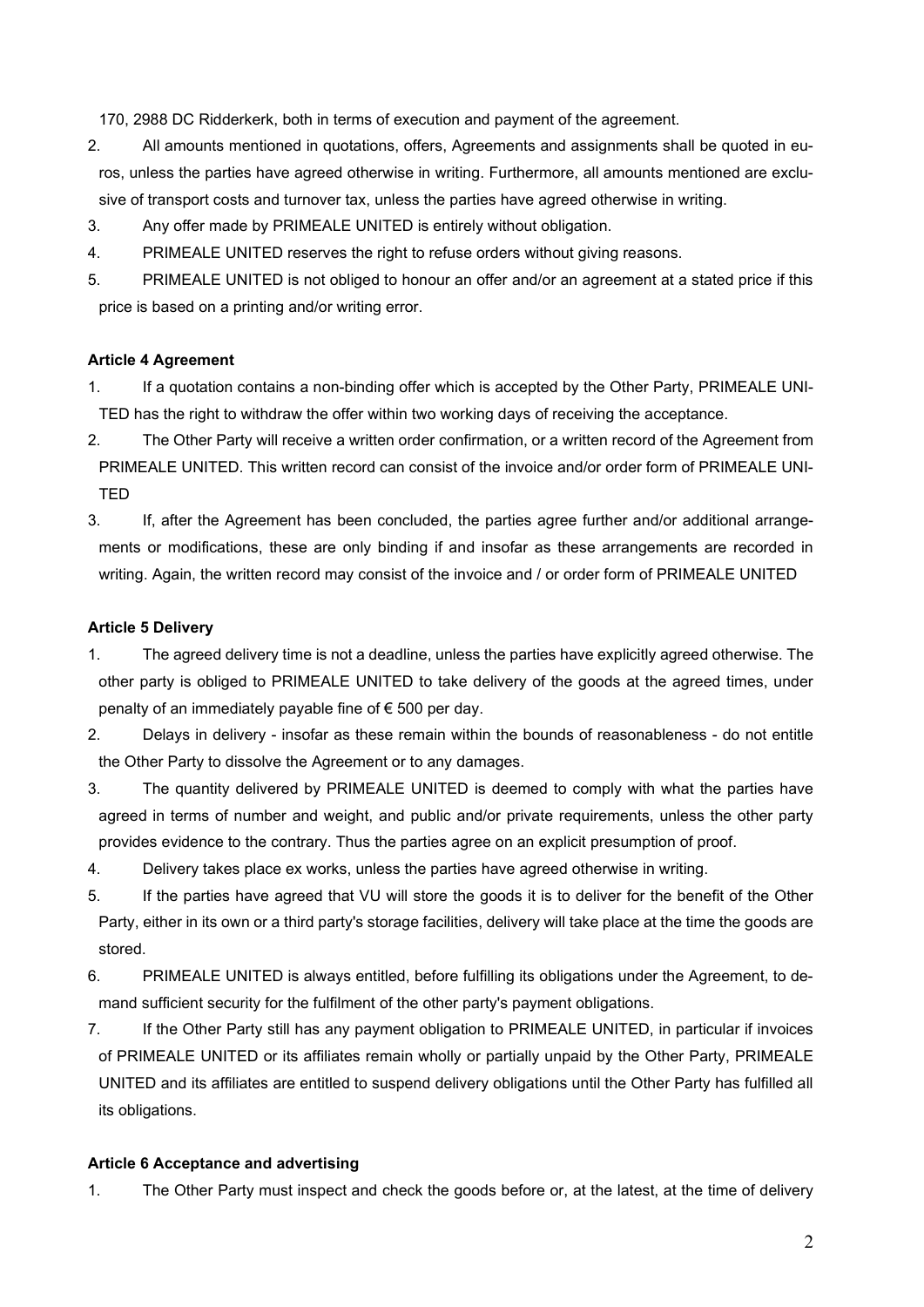by PRIMEALE UNITED. This inspection and control must take place in the presence of the driver. The Other Party must check whether the delivered goods meet the provisions of the Agreement, namely:

- a. whether the right things have been delivered;
- b. whether the goods supplied meet the quality requirements to be set for them and those agreed upon, i.e. the requirements that may be set for normal use and/or for commercial purposes. This shall in any case mean that the Other Party shall randomly cut the goods supplied and check them for foreign bodies;
- c. whether the goods delivered correspond in quantity (number, quantity, weight) with what the parties have agreed upon in that respect. If the difference found by the Other Party is less than 10%, the Other Party shall be obliged to fully accept the goods delivered, such at a proportional reduction of the agreed price.
- 2. If delivery of the goods takes place ex Ridderkerk and/or Dinteloord, then the Other Party must check the goods delivered in the sales area of PRIMEALE UNITED.
- 3. The purchaser must, under penalty of forfeiture of rights, report complaints about visible defects, including internal defects in the presence of the driver, during unloading and before the departure of the means of transport, by email or fax to PRIMEALE UNITED. Any non-visible defects must be reported to PRIMEALE UNITED by fax or email immediately after they are detected, but within 4 (four) hours of delivery and in any case before further processing and/or sale and delivery and/or transport. If PRIMEALE UNITED does not receive a complaint by fax or email within the aforementioned periods, the goods are deemed to have been delivered in accordance with the provisions of the Agreement and without any defects, and the Other Party has lost its right to complain and dissolution of the Agreement.
- 4. If PRIMEALE UNITED does not accept the timely complaint of the other party in writing within 4 (four) hours, the other party is obliged - on penalty of forfeiture of all rights, including the right to complain and rescission of the contract - within 4 (four) hours after the end of that period to have an expertise carried out in the presence of PRIMEALE UNITED by AQS or an equivalent firm of experts designated by PRIMEALE UNITED. The opinion of the expert agency that is reached in this way is binding on the parties.
- 5. The provisions of this article apply in full if the goods delivered by PRIMEALE UNITED on behalf of the Other Party are delivered to a third party. Thus the Other Party can never argue against PRIMEALE UNITED that it has not inspected the goods delivered because they were stored elsewhere, with a third party.
- 6. The Other Party is obliged at all times to take care of the preservation of the goods as a careful debtor and/or possessor.

## **Article 7 Payments**

- 1. The Other Party must pay the agreed price upon receipt of the invoice relating to the delivery without a discount or an appeal to compensation - within 14 days of the invoice date, unless this arrangement has been departed from in writing.
- 2. Set-off by the Other Party of amounts invoiced by PRIMEALE UNITED against a counterclaim asserted by it (the Other Party), or suspension of payment by the Other Party in connection with a counterclaim asserted by it, is not permitted, unless PRIMEALE UNITED has expressly acknowledged the indebtedness of the counterclaim without reservation, or the existence of the counterclaim has been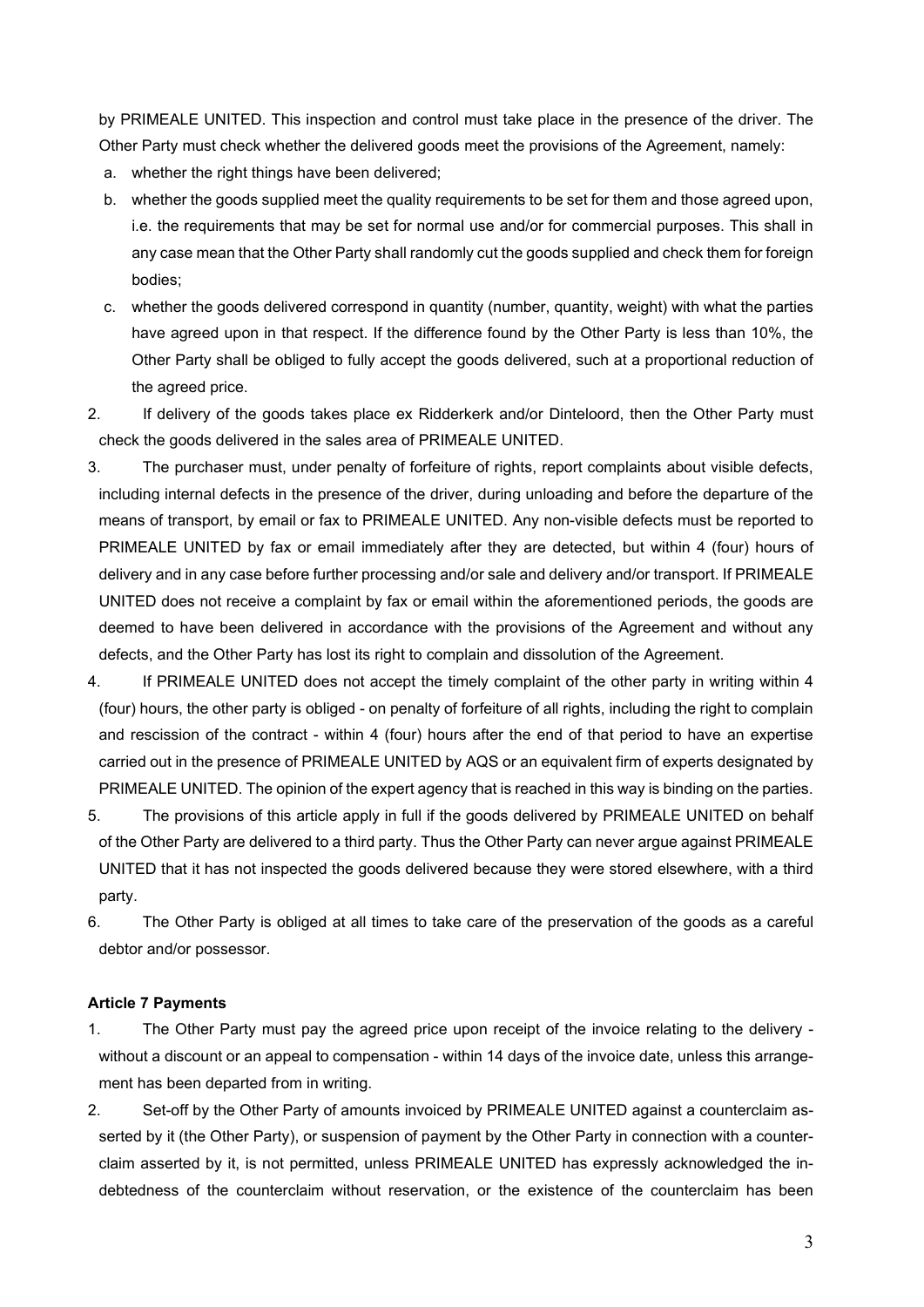irrevocably established at law.

- 3. If the payment term is exceeded, the Other Party shall owe penalty interest of 1% per month, without prejudice to PRIMEALE UNITED's other rights.
- 4. If the Other Party, even after being put in default by PRIMEALE UNITED, continues to fail to pay outstanding amounts to PRIMEALE UNITED, the Other Party is also obliged to pay extrajudicial collection costs and the actual judicial costs incurred. The amount of the extrajudicial collection costs is set at 15% of the principal amount due, with a minimum of € 500, - excl. The actual judicial costs include all costs of lawyers, experts, bailiffs, court fees, translators and witnesses.
- 5. Payments made by the Other Party shall first be applied to settle all interest and costs due and subsequently to settle due and payable invoices which have been outstanding the longest. This will not be different if the Other Party states that the payment relates to a later invoice.

### **Article 8 Retention of title**

- 1. Goods delivered by PRIMEALE UNITED remain its property until the moment of full payment of all claims of PRIMEALE UNITED on the Other Party under agreements made between them, including interest and costs.
- 2. The Other Party is only entitled to resell the goods delivered by PRIMEALE UNITED, which fall under the retention of title, as stated in paragraph 1 of this Article, if resale falls within the normal business operations of the Other Party.
- 3. If the Other Party fails to fulfil its obligations, or if PRIMEALE UNITED has a well-founded fear that the Other Party is unable to fulfil its obligations under the Agreement, or if there is a suspicion that the Other Party will not fulfil its obligations, PRIMEALE UNITED is entitled to retrieve or cause to be retrieved the goods delivered by it - on which the retention of title mentioned in paragraph 1 of this article rests from the Other Party or the third party that holds the goods for the Other Party, and to this end enter the premises and buildings of the Other Party. The Other Party is obliged to cooperate with such action by PRIMEALE UNITED if the goods supplied by PRIMEALE UNITED are no longer present in their original form or packaging, or if they are processed into other products, a silent pledge is established in favour of PRIMEALE UNITED in respect of those goods, which remains in force until everything owed by the Other Party to PRIMEALE UNITED on whatever grounds is fully paid.
- 4. If third parties wish to establish or assert any right on the goods delivered by PRIMEALE UNITED under retention of title, the Other Party must immediately inform PRIMEALE UNITED thereof. Furthermore, the Other Party must inform the third party of the fact that the goods are delivered under retention of title. The Other Party must provide the third party with the Agreement concluded between the parties showing that the goods delivered are subject to retention of title.
- 5. The other party is obliged to cooperate with all measures PRIMEALE UNITED wishes to take to protect its property rights in relation to the goods it delivers.
- 6. The other party hereby grants PRIMEALE UNITED a (future) (fist) pledge on all its (future) goods, as security for the payment of all its (future) payment obligations to PRIMEALE UNITED. The other party declares that it is authorized to this pledge and that no other pledges are made on these goods.

### **Article 9 Liability and risk**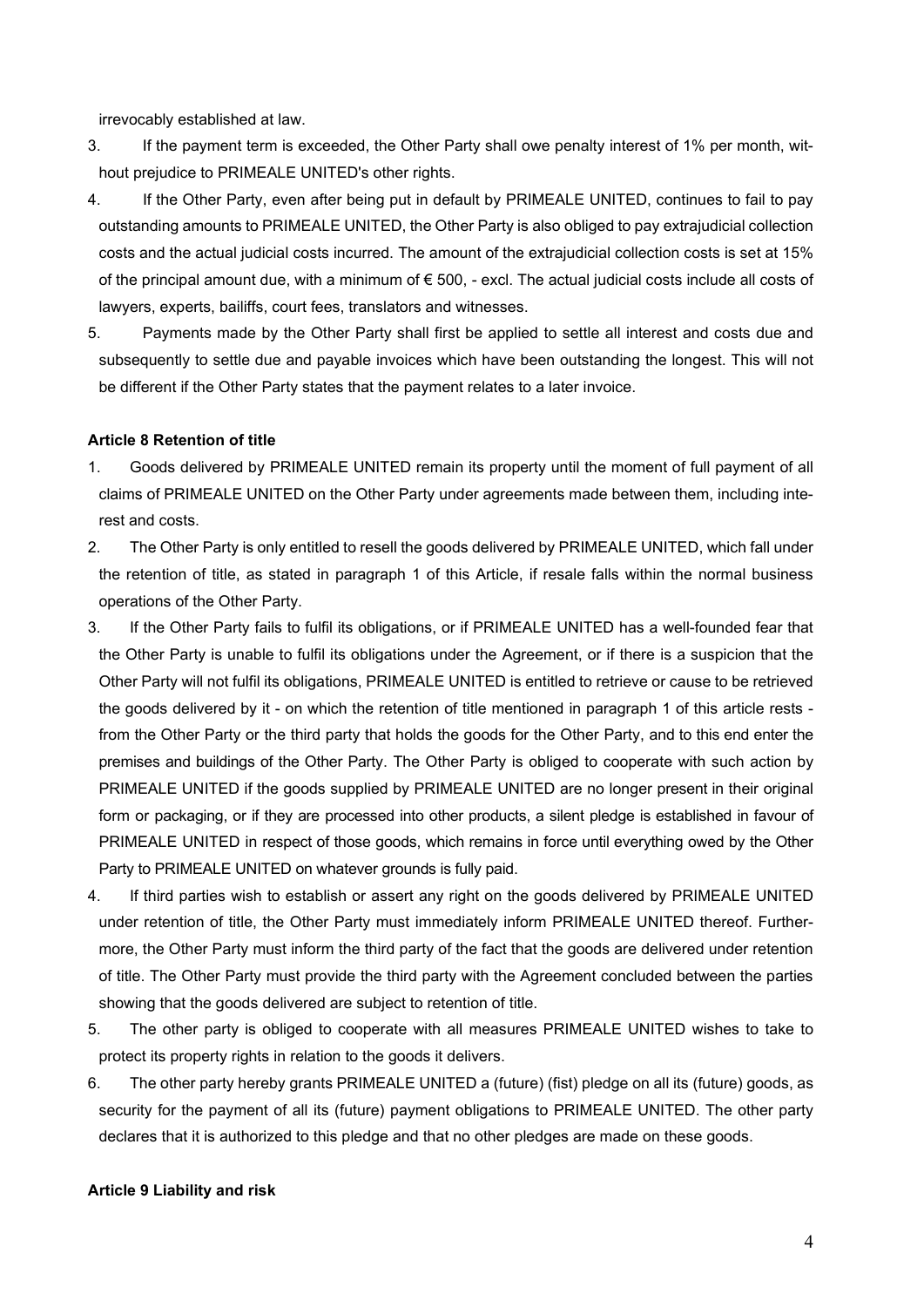- 1. If the Other Party has in its possession items delivered by PRIMEALE UNITED (including packaging) and / or fall under the retention of title as stated in Article 8 of these General Terms of Sale, the Other Party is from the moment the goods are delivered to him until the moment of return of these items, or the moment of transfer of ownership of these items, liable for damages caused by and / or with these items.
- 2. Furthermore, the Other Party is liable if he has goods in his possession which are the property of PRIMEALE UNITED (including packaging) and / or fall under the retention of title as stated in Article 8 of these General Terms of Sale - for damage suffered by PRIMEALE UNITED as a result of damage, loss or destruction of these goods, and which damage occurred in the period between the time PRIMEALE UNITED delivered the goods and the time of return of these goods or the time of transfer of ownership of these goods.
- 3. If, due to circumstances attributable to the Other Party, PRIMEALE UNITED has to make use of its retention of title, but nevertheless suffers damage, the Other Party is liable for the damage suffered by PRIMEALE UNITED.
- 4. If, in the context of the execution of the Agreement, the Other Party has goods in its possession that belong to PRIMEALE UNITED (including packaging) and/or are subject to retention of title as stated in Article 8 of these General Terms of Sale, in the event of theft, loss or damage to the goods delivered to it by PRIMEALE UNITED, the Other Party shall immediately report this to PRIMEALE UNITED. Also, in case of theft or war damage, the Other Party shall immediately report this to the police of the municipality where the theft took place or where the war was caused. The Other Party must provide PRIMEALE UNITED with a copy of this report.
- 5. If PRIMEALE UNITED has delivered goods to the Other Party that belong to a third party, the Other Party indemnifies PRIMEALE UNITED against all claims by this third party related to damage caused by and/or with the goods that PRIMEALE UNITED has delivered to the Other Party, as well as damage to the goods delivered by PRIMEALE UNITED to the Other Party.
- 6. The other party indemnifies PRIMEALE UNITED for all claims by third parties for damage related to the goods delivered by PRIMEALE UNITED.
- 7. If PRIMEALE UNITED is liable for any damage, any liability of PRIMEALE UNITED is limited to the amount paid in the relevant case under PRIMEALE UNITED's (business liability) insurance, increased by the excess under this insurance. If for any reason no payment is made under PRIMEALE UNITED's insurance, any liability is limited to the net amount of the invoice corresponding to the goods supplied on the basis of which the Other Party claims, provided that any liability is always limited to an amount of  $\epsilon$ 10.000. PRIMEALE UNITED is never liable for indirect damages, stagnation damages, loss of profits and recall costs. All claims by the other party expire after one year after the claim arose.

### **Article 10 Force majeure**

1. In case of force majeure, PRIMEALE UNITED is entitled to suspend the fulfilment of its contracts for the duration of the force majeure. If the duration or severity of the force majeure makes this necessary - and this is solely at the discretion of PRIMEALE UNITED - PRIMEALE UNITED is entitled to dissolve the purchase agreement, insofar as it has not yet been performed, without judicial intervention, and PRI-MEALE UNITED is not bound to pay any compensation. PRIMEALE UNITED may dissolve the contract,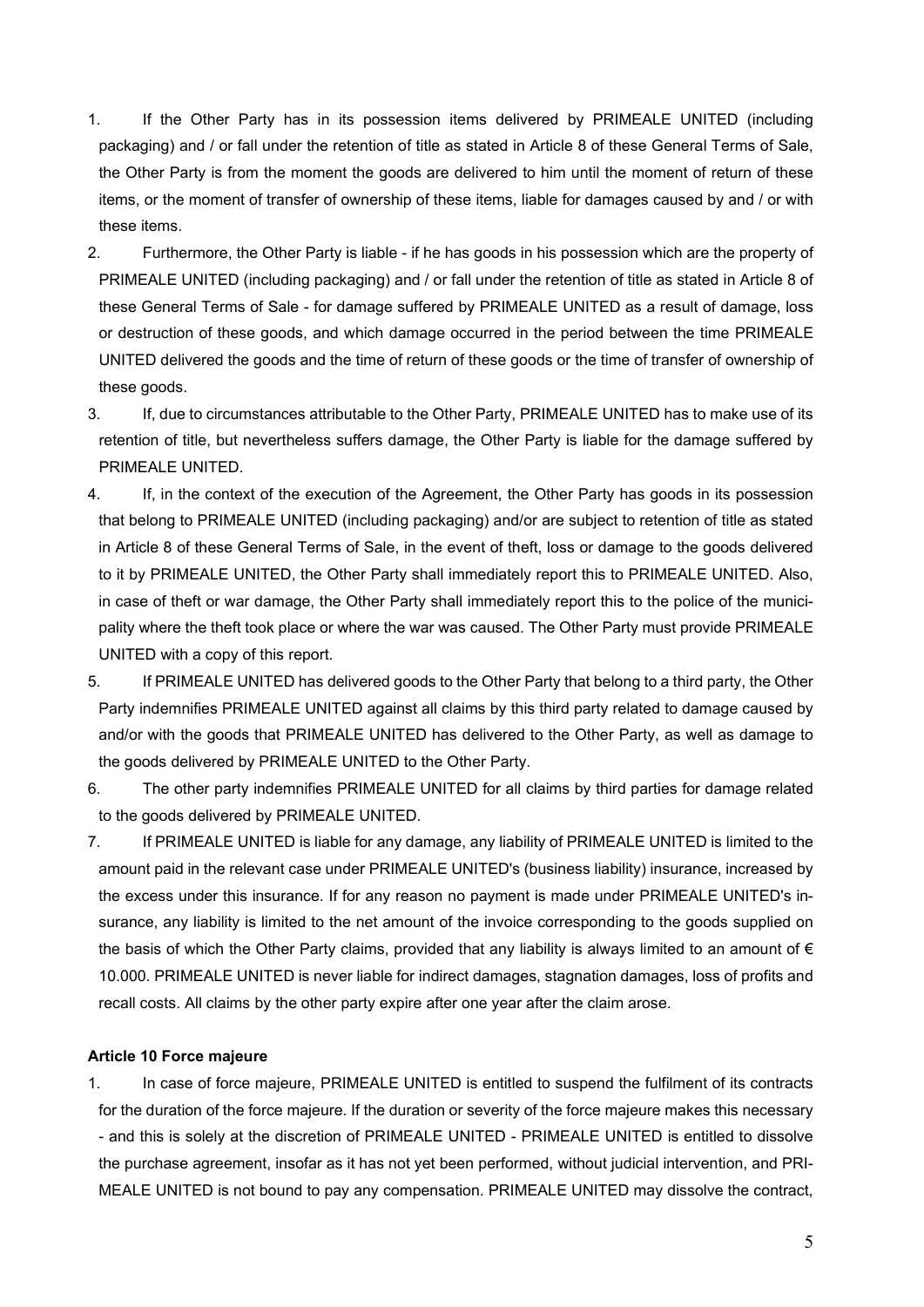without being entitled to compensation, if the force majeure situation lasts longer than 10 (ten) calendar days and/or the prospect exists that the force majeure situation will last longer than 10 (ten) calendar days.

- 2. Unless otherwise stated below, force majeure for PRIMEALE UNITED shall mean any special circumstance which makes the fulfillment of PRIMEALE UNITED's delivery obligation impossible or so difficult that fulfillment cannot reasonably be required, such as war, mobilization, strike, absenteeism of personnel, labor disturbances, revolution, riots, disturbances, storm, ice, flooding, stagnation in the supply of electricity or water, industrial fire, industrial stagnation caused by machine failure or difficulties in the supply of energy, obstructions in traffic, transport problems, total or partial crop failure, abnormal drought or continuous and/or abnormal amounts of rainfall and/or frost, disease in the crop, plagues of vermin, default of suppliers, etc. In addition, PRIMEALE UNITED has the right to dissolve the agreement, insofar as it has not been fulfilled, without being obliged to compensate any damage, if government measures impede the import, export or transit of goods sold and/or make them financially disadvantageous to them, and the Other Party is not willing to compensate, at the first request, the disadvantage of this measure to them before delivery of the goods.
- 3. Force majeure of PRIMEALE UNITED's suppliers, including growers, shall be considered force majeure of PRIMEALE UNITED.
- 4. If PRIMEALE UNITED at the onset of force majeure has already partially fulfilled its obligations, or can only partially fulfill its obligations, it is entitled to invoice separately the part already delivered. The other party is then obliged to pay the invoice as if it were a separate agreement.
- 5. All purchase agreements made by PRIMEALE UNITED of agricultural products, regardless of whether PRIMEALE UNITED or third parties have grown the products, are subject to a harvest reservation. If as a result of a disappointing harvest with regard to the quantity and/or quality of agricultural products, so many products are less available, which also includes disapproval by competent authorities, than at the conclusion of the agreement could reasonably be expected, PRIMEALE UNITED is entitled to reduce the quantities sold accordingly. This applies, inter alia, if the products purchased by PRIMEALE UNITED on contracts are insufficient to satisfy all its customers. By delivering this thus reduced quantity, PRIMEALE UNITED then fully meets its delivery obligations. PRIMEALE UNITED is then not obliged to supply replacement agricultural products and also not liable for any damages whatsoever.

#### **Article 11 Default and dissolution**

- 1. If the Other Party does not, not adequately or not timely comply with any obligation that may arise for him under the contract entered into with PRIMEALE UNITED or the law, including the obligation to timely payment as contained in Article 7 of these General Terms of Sale, the Other Party is in default without notice and PRIMEALE UNITED has the right to suspend execution of the Agreement and / or dissolve the Agreement and directly related agreements in whole or in part, without PRIMEALE UNITED being obliged to pay any compensation and without prejudice to PRIMEALE UNITED's other rights.
- 2. In the event of (temporary) suspension of payment or bankruptcy of the Other Party, cessation or liquidation of the business of the Other Party, all agreements with the Other Party will be dissolved by operation of law, unless PRIMEALE UNITED informs the Other Party within a reasonable period of time that it requires performance of (part of) the relevant agreement(s), in which case PRIMEALE UNITED is entitled,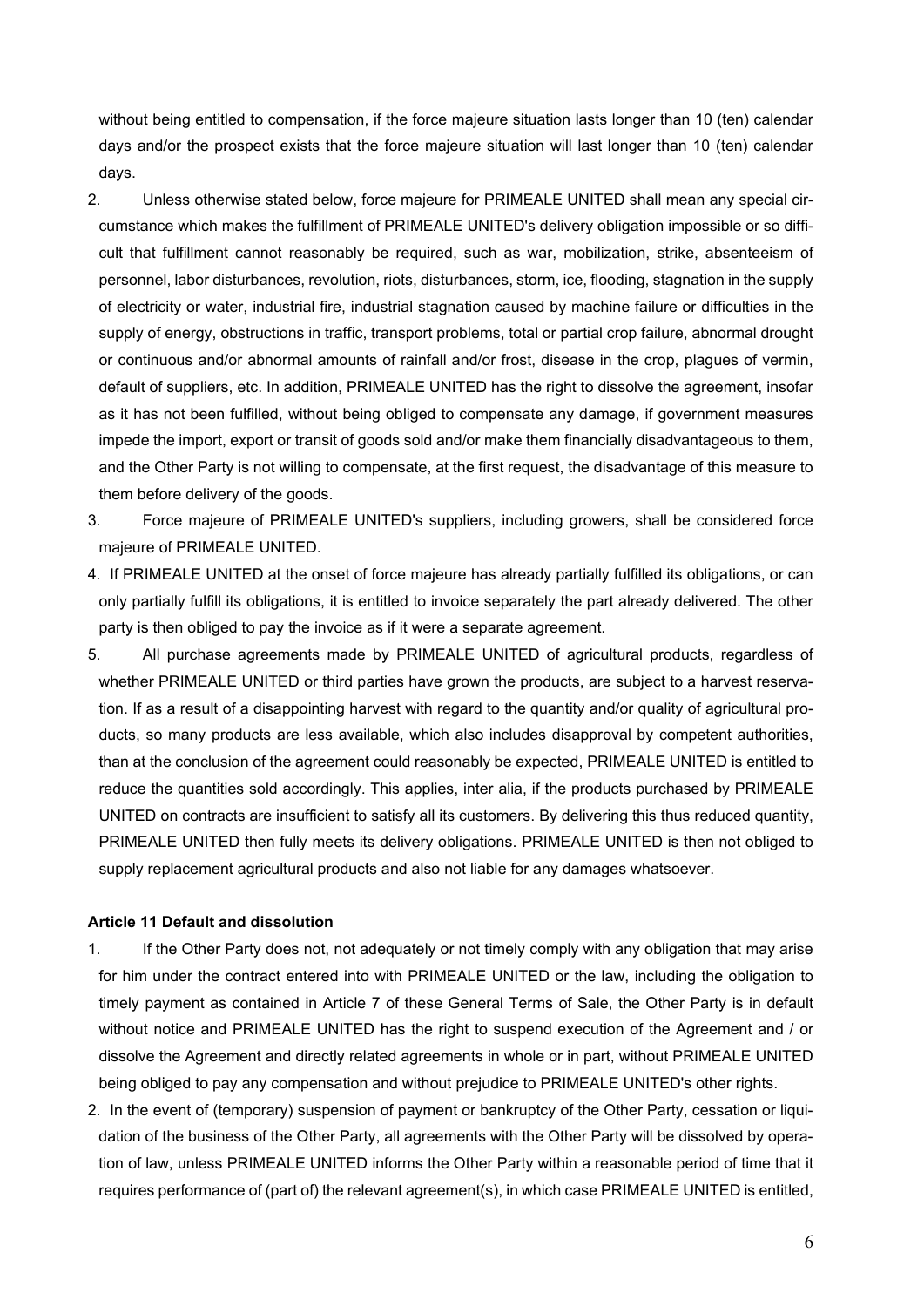without notice, to suspend the execution of the relevant Agreement(s) until payment has been adequately secured, without prejudice to PRIMEALE UNITED's other rights.

- 3. PRIMEALE UNITED has the right to terminate the Agreement if there is a permanent force majeure on the part of the Other Party. The Other Party shall then reimburse PRIMEALE UNITED for all costs incurred and to be incurred by PRIMEALE UNITED.
- 4. In each of the cases mentioned in paragraphs 1, 2 and 3 of this article, all claims of PRIMEALE UNITED on the Other Party are immediately due and payable, and the Other Party is obliged to immediately return the rented or unpaid goods.
- 5. The Other Party must inform PRIMEALE UNITED immediately if movable or immovable property is seized which belongs to PRIMEALE UNITED and which the Other Party has in its possession within the framework of the execution of the Agreement.
- 6. The other party must in case of bankruptcy or suspension of payments immediately inform PRIME-ALE UNITED, and a bailiff, receiver or administrator immediately show the agreement and point out the property rights of PRIMEALE UNITED.

# **Article 12 Packaging**

- 1. PRIMEALE UNITED makes use of packaging in the delivery of its goods. Among other things, packaging includes pallets and crates. If PRIMEALE UNITED charges a deposit, the packaging will be returned at the invoice price applicable at the time of return (if business is done in foreign currency, the packaging will be returned at the rate applicable at the time of delivery). For taking back packaging that has been delivered, a fixed fee may be charged in accordance with the applicable regulations. The Other Party will receive a copy of this regulation on request.
- 2. The packaging that the Other Party wishes to return must be so clean and fresh that without further action on the part of PRIMEALE UNITED - it is suitable for use for fresh edible horticultural products, failing which the Other Party is liable for PRIMEALE UNITED's loss and PRIMEALE UNITED owes no deposit to the Other Party.
- 3. If the return of packaging is to take place via PRIMEALE UNITED's own means of transport, the Other Party must ensure that the packaging is sorted and ready for transport.
- 4. Packaging not supplied by PRIMEALE UNITED will only be taken back if and insofar as PRIMEALE UNITED carries the relevant products in its own range and the packaging is in good condition.

## **Article 13 Industrial and intellectual property rights**

- 1. PRIMEALE UNITED expressly reserves any rights of intellectual and / or industrial property (trademarks) relating to its products.
- 2. The Other Party is not permitted to use products supplied by PRIMEALE UNITED to infringe on intellectual and / or industrial property rights of a third party. The Other Party indemnifies PRIMEALE UNITED for any claims by third parties based on infringement of intellectual and/or industrial property rights, which are made using the goods supplied by PRIMEALE UNITED and which occur after PRIME-ALE UNITED has delivered the goods to the Other Party.

## **Article 14 Applicable law**